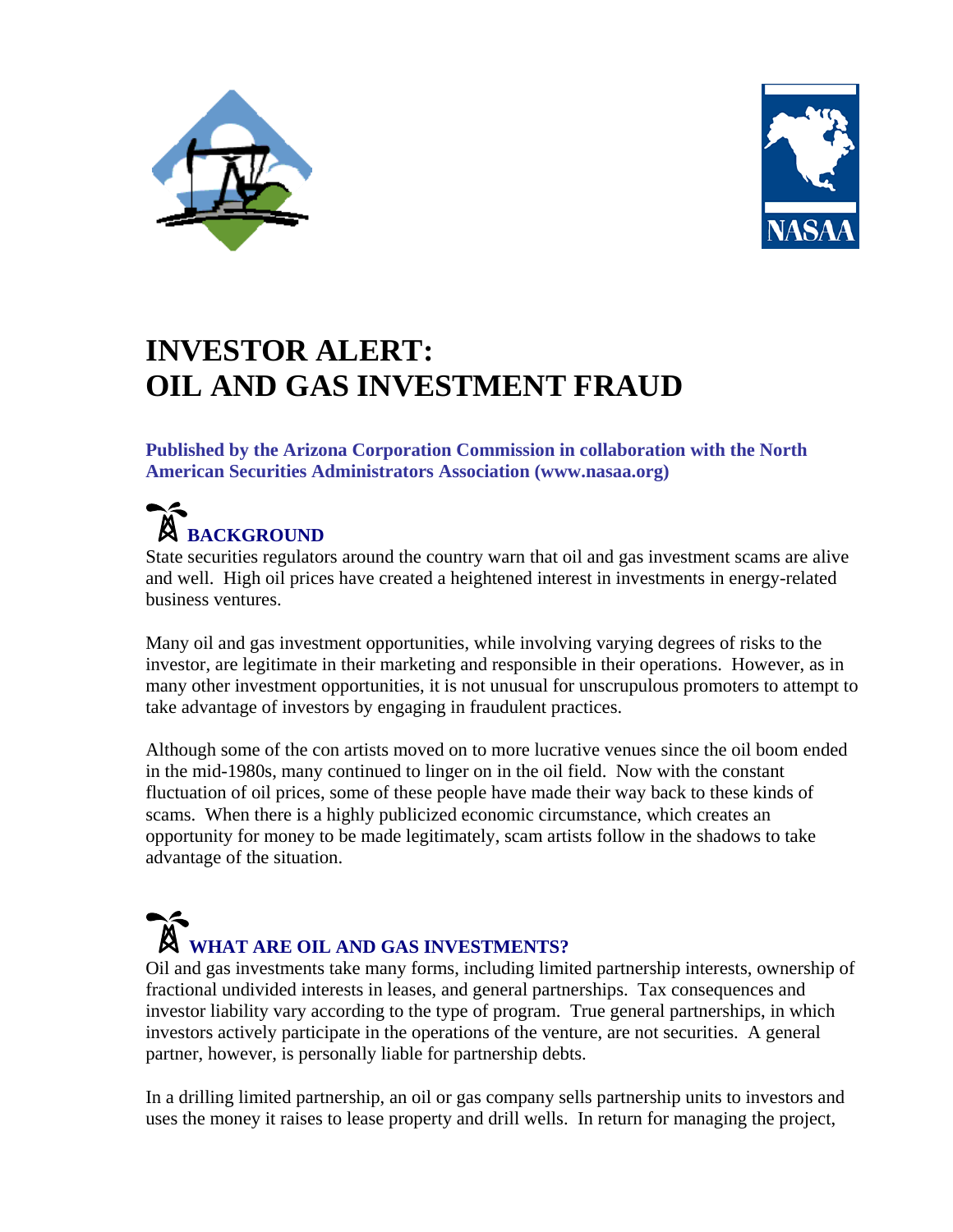the sponsor company usually takes an upfront fee that averages about 15-16 percent of one's investment (commonly referred to as tangible and intangible drilling costs) and also shares in a percentage of any revenue generated. In return, the promoter offers the investor the prospect of a substantial first year tax write-off and quarterly cash distributions from the sale of any oil and gas the partnership finds until the wells run dry.

Drilling partnerships have always been a gamble, but recently, they have proven somewhat riskier than usual. This type of investment is very speculative, is a highly illiquid investment and can have a long holding period.

## $\blacktriangle$ **FRAUDULENT SALES TECHNIQUES**

Fraudulent oil and gas deals are frequently structured with the limited partnership (or other legal entity) in one state, the operation and physical presence of the field in a second state, and the offerings made to prospective investors in states other than the initial two states. Thus, there is less chance of an investor dropping by a well site or a nonexistent company headquarters. Such a structure also makes it difficult for law enforcement officials and victims to identify and expose the fraud.

### $\blacktriangle$ **BOILER ROOMS & INTERNET PITCHES**

In order to attract the interest of potential investors, unprincipled promoters frequently use the Internet and "boiler room" offices with banks of phones manned by salespeople with little or no background in energy exploration, but plenty of experience in high-pressure sales. Their techniques include repeated unsolicited phone calls to members of the public, hyping the profitability of the deal. Some swindlers use professionally designed brochures. Beware of unsolicited oil and gas promotions on the internet and through e-mail. State securities regulators caution potential investors to beware of the following claims in a typical highpressure sales pitch, whether through unsolicited telephone calls or e-mail messages:

- ¾ *You will have an interest in a well that cannot miss;*
- ¾ *The risks are minimal;*
- ¾ *A geologist has given the salesperson a tip;*
- ¾ *The salesperson has personally invested in the venture;*
- ¾ *The promoter has "hit" on every well drilled so far;*
- ¾ *There has been a tremendous "discovery" in an adjacent field;*
- ¾ *A large, reputable oil company is operating or planning to operate in the area;*
- ¾ *Only a few interests remain to be sold and you should immediately send in your money in order to assure the purchase of an interest;*
- ¾ *This is a special private deal open only to a lucky, chosen few investors.*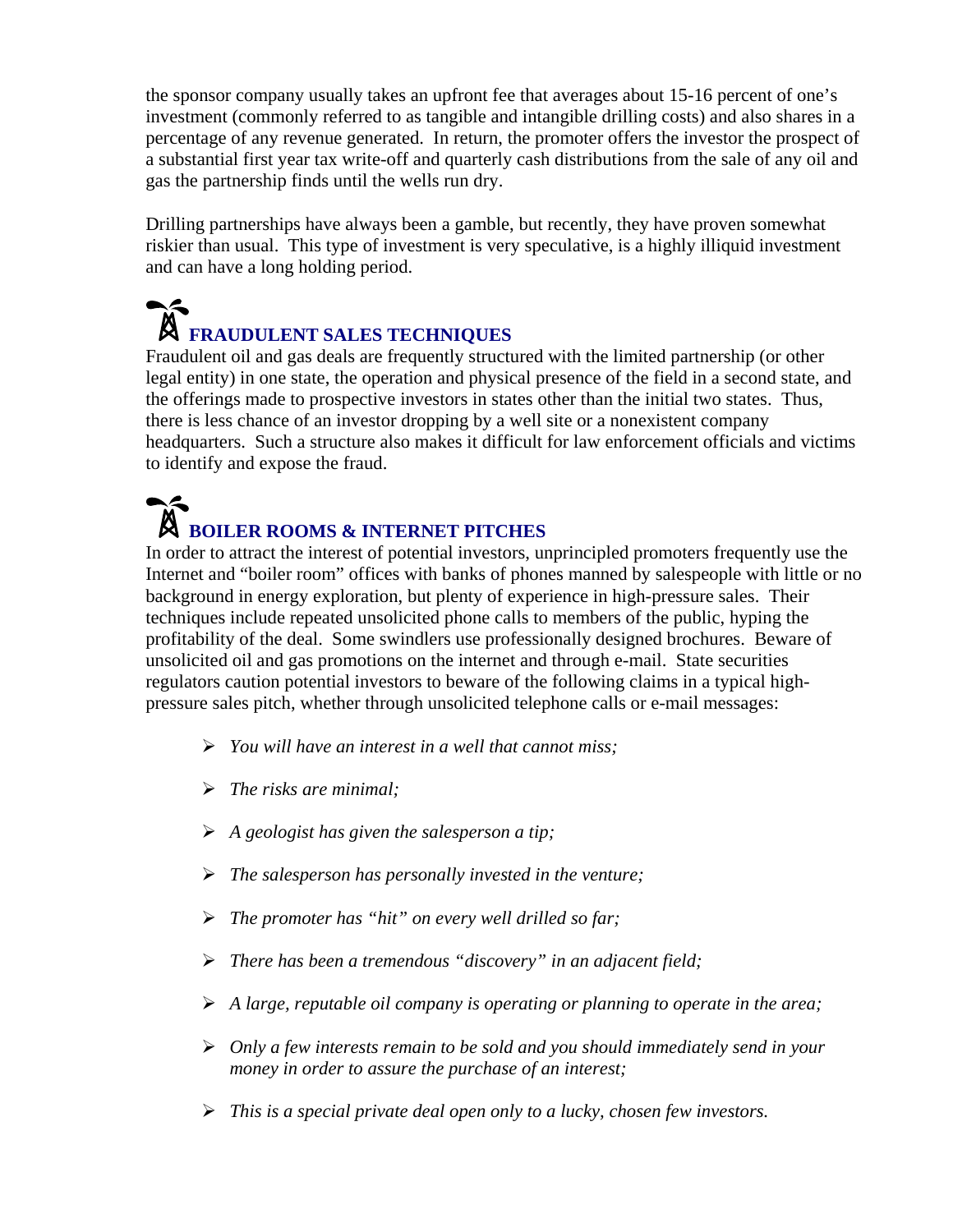# **INVESTOR CHECKLIST: HOW TO AVOID BEING SWINDLED**

State securities regulators advise potential investors not to be afraid to ask the hard questions when solicited for oil and gas investment opportunities. Investors wanting to make oil and gas investments should consider oil exploration and producing companies which are wellestablished and listed on the New York Stock Exchange.

You can minimize the risk of being swindled if you resist pressures to make hurried, uninformed investment decisions. There are several steps you should take before parting with your money. State securities regulators have developed a checklist of five key areas to examine before investing.

#### **1. The Registration Requirements**

- Ask if the offering is filed with the office of the state securities commission in your state or the state in which the promoters are located. If so, contact that agency for any information it may be able to provide. If the promoter claims that the offering is exempt from registration requirements in the particular state in which the offers and sales are made, find out which of the exemptions is claimed and the terms of the exemption.
- Contact the state securities agency to confirm that the offering is indeed exempt. If the promoter claims a security is not involved at all, find out why and contact the state securities agency and confirm whether it really is a security being offered.

#### **2. The Salesperson**

- If it is a legitimate deal, the salesperson will not be reluctant to answer questions or provide written explanations to questions. Ask the name of the person offering you the security, where he is calling from and his background, particularly in other oil or gas ventures. Ask what commission and/or other compensation the salesperson will receive.
- Contact your state securities agency to find out if the promoter or salesperson has been sanctioned for previous violations of securities laws.

#### **3. The Company**

- Ask the names of the principals of the company or the general partners offering the security, their backgrounds and experience in the oil and gas industry, and how long they have been associated with the company. Find out the history of the company, its capitalization, assets and retained earnings. What contingent liabilities does it have from other ventures? Does it have sufficient funds to cover unexpected costs? Is the tax treatment of the investments, as claimed by the promoters, supported by the Internal Revenue Service?
- Find out the company's or general partners' history in drilling operations. In particular, ask how long it has been in the oil and gas business, the number of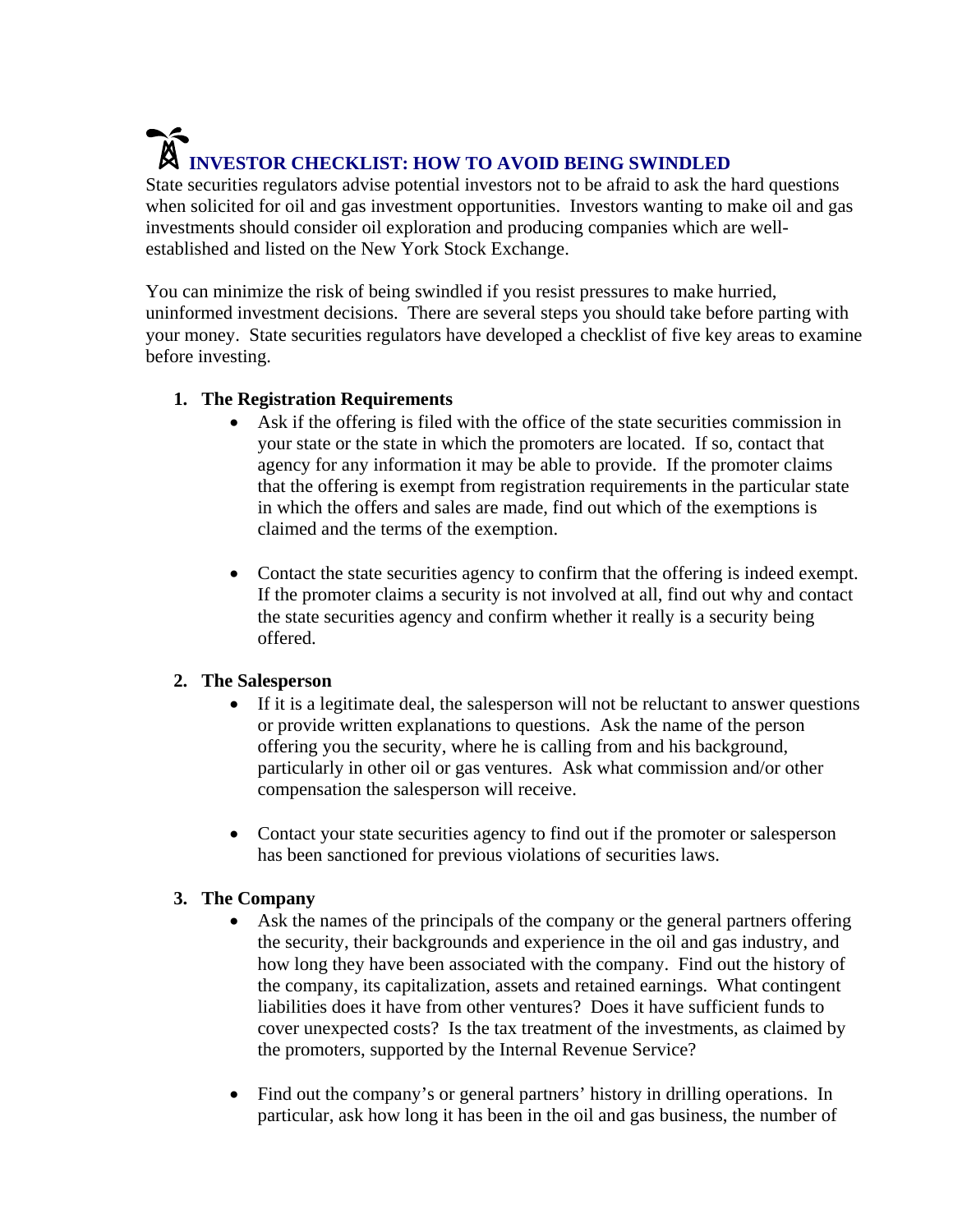wells drilled, the number of wells completed as producing wells, and whether the company retained its interests in the wells it drilled. Determine if conflicts of interest involving the promoter are disclosed. All the above information should be contained in a prospectus or "offering documents" that the promoter must furnish potential investors before they commit their funds.

#### **4. The Investment**

- Make sure funds raised are kept in a separate escrow account until used and that they won't be commingled with other funds. Also, be certain the funds will not be used for purposes other than those specified. Ask how much money is to be raised and the cost per fractional interest. Ask how much of the money will pay for advertising, salaries, sales commissions and any estimated profit to the company. Ask what type of conveyance document will be provided after any investment is made.
- Assuming the well is completed, ask what the completion costs will be for each investor, including additional commissions to be paid (the purpose and amount), and whether investors may be obligated to pay in more money in the future. Ask what tax incentive might be available if a dry-hole is encountered and for intangible drilling costs. Finally, evaluate the risk involved in making the investment. Is the well to be drilled a wildcat (drilled in territory not known to be productive) or is the drilling to be done in an area of proven oil reserves?

#### **5. The Lease**

- Secure a legal description of the property on which the program is to be drilled. How and when was it acquired? Is the principal selling the lease to the venture at the acquisition cost, and if not, how much profit is being made? Ask for a description of surrounding property, including local well completions and a geologist's report on the area. You will want to know if the lease is already in default and whether there is any overriding royalty or landowner's royalty or other leasehold burden being paid.
- Ask for a disclosure of the person(s) selling the lease, the cost of the lease and any relationship between the lessor and the operator. Secure a statement of the depth of the well to be drilled and an indication of when drilling is to begin. Insist on seeing a copy of the operator's contract with the promoter.

# **ADDITIONAL QUESTIONS TO ASK BEFORE INVESTING**

The checklist of questions to ask and information to obtain is long and it will take time and perhaps even money invested in outside consultation before you feel comfortable risking your money in the investment. It is always advisable to seek the advice of a neutral expert before committing your funds to any investment deal. Be sure to consider the following questions:

> • Who will be responsible for payment of taxes? Will they be paid out of the investor's share?